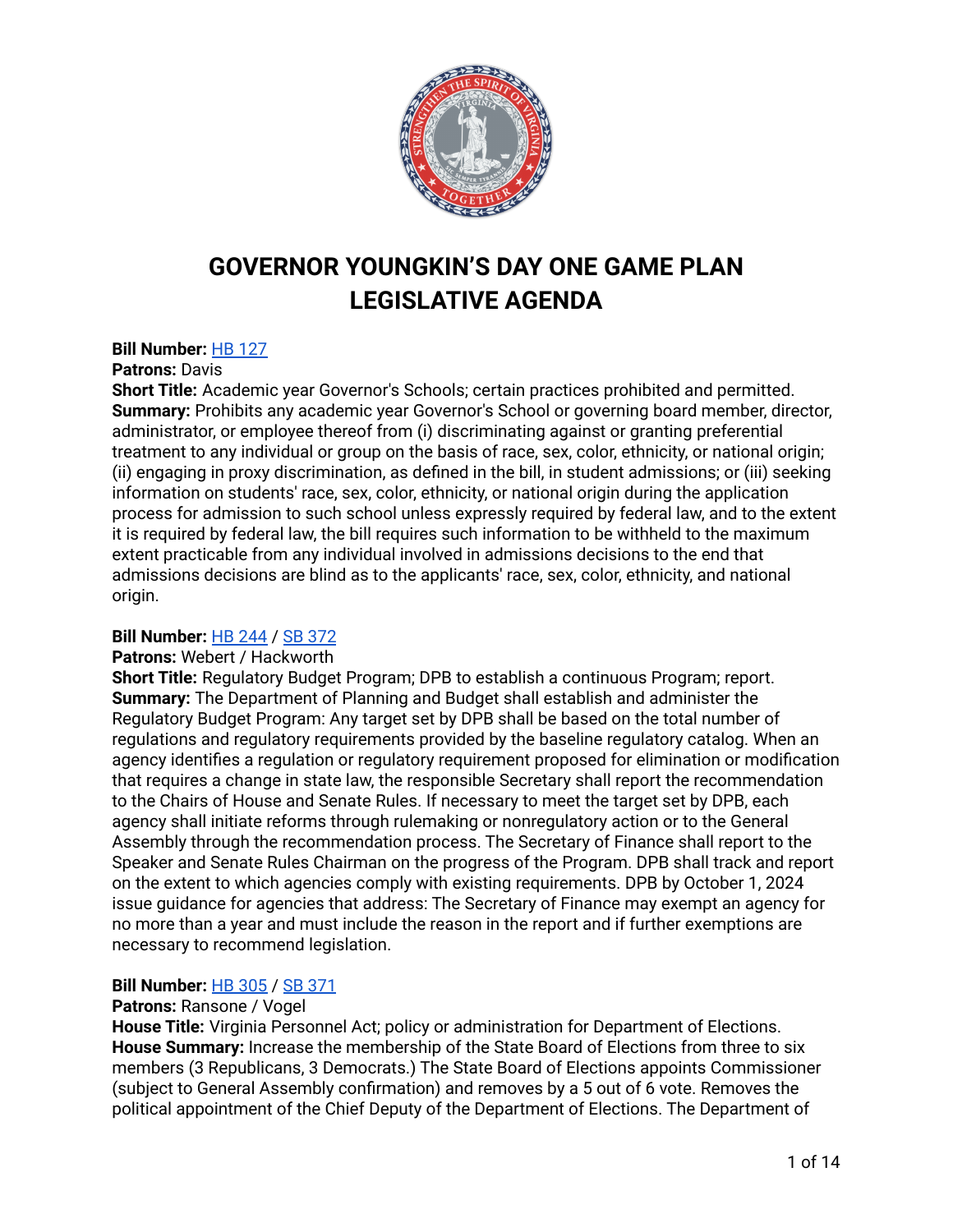Elections will conduct periodic assessments to ensure voters are in the correct congressional and state legislative districts and share the results with local registrars. The State Registrar of Vital Records to transmit weekly lists of decedents to the Department of Elections. Reinstates the Photo ID requirement for voting. Requires General Registrars to promptly cancel the registration of all persons known by him to be a decedent from the list transmitted by the State Registrar of Vital Records. Risk limiting audits to be conducted before the certification of elections. Creates a statutory chain of custody for absentee ballots collected from ballot drop off locations. Requires legible postmark for absentee ballots returned by mail.

**Senate Title:** Elections, State Board of; expands membership, appointment of Commissioner of Elections.

**Senate Summary:** Expands the membership of the State Board of Elections from five members to eight members with equal representation given to both parties. The bill also gives the State Board of Elections the authority and duty to appoint the Commissioner of Elections of the Department of Elections. The appointment and removal of the Commissioner require an affirmative vote of six of the eight Board members. The bill has a delayed effective date of January 1, 2023.

# **Bill Number:** HB [308](https://lis.virginia.gov/cgi-bin/legp604.exe?ses=221&typ=bil&val=hb308) / SB [613](https://lis.virginia.gov/cgi-bin/legp604.exe?ses=221&typ=bil&val=sb613) / [HB](https://lis.virginia.gov/cgi-bin/legp604.exe?ses=221&typ=bil&val=HB4) 4 / [HB](https://lis.virginia.gov/cgi-bin/legp604.exe?ses=221&typ=bil&val=HB59) 59 / [SB](https://lis.virginia.gov/cgi-bin/legp604.exe?ses=221&typ=bil&val=sb2) 2 / [SB](https://lis.virginia.gov/cgi-bin/legp604.exe?ses=221&typ=bil&val=sb36) 36 / SB [287](https://lis.virginia.gov/cgi-bin/legp604.exe?ses=221&typ=bil&val=sb287)

**Patrons:** Ransone / Stanley / Wyatt / McGuire / Cosgrove / Norment / DeSteph **Short Title:** School principals; incident report

**Summary:** Requires that school principals report to law enforcement certain enumerated acts that may constitute a misdemeanor offense and report to the parents of any minor student who is the specific object of such act that the incident has been reported to law enforcement.

# **Bill Number:** HB [332](https://lis.virginia.gov/cgi-bin/legp604.exe?ses=221&typ=bil&val=hb332) / SB [540](https://lis.virginia.gov/cgi-bin/legp604.exe?ses=221&typ=bil&val=sb540)

### **Patrons:** Head, Walker / Peake

**Short Title:** Income tax, state and corporate; credit for small businesses.

**Summary:** Provides, in taxable year 2022, an individual or corporate income tax credit, as applicable for an eligible small business, defined in the bill as a (i) (a) pass-through entity that employs fewer than 50 employees and that has no more than \$10 million in gross receipts during such taxable year or (b) self-employed individual or (ii) corporation that is at least 51 percent independently owned by one or more United States citizens or legal resident aliens, employs fewer than 50 employees together with affiliates, and has no more than \$10 million in gross receipts during the taxable year, and where the individual business owners must control both the management and daily operations of the business. The individual income tax credit is equal to the amount of Virginia income tax owed on up to \$250,000 of personal income during such taxable year and the credit for a corporation equals the amount of Virginia income tax owed during such taxable year on up to \$250,000 of the amount that is not deductible when computing federal tax due to Virginia's deconformity from certain provisions of the federal Consolidated Appropriations Act of 2020. The credit is subject to an aggregate cap of \$75 million.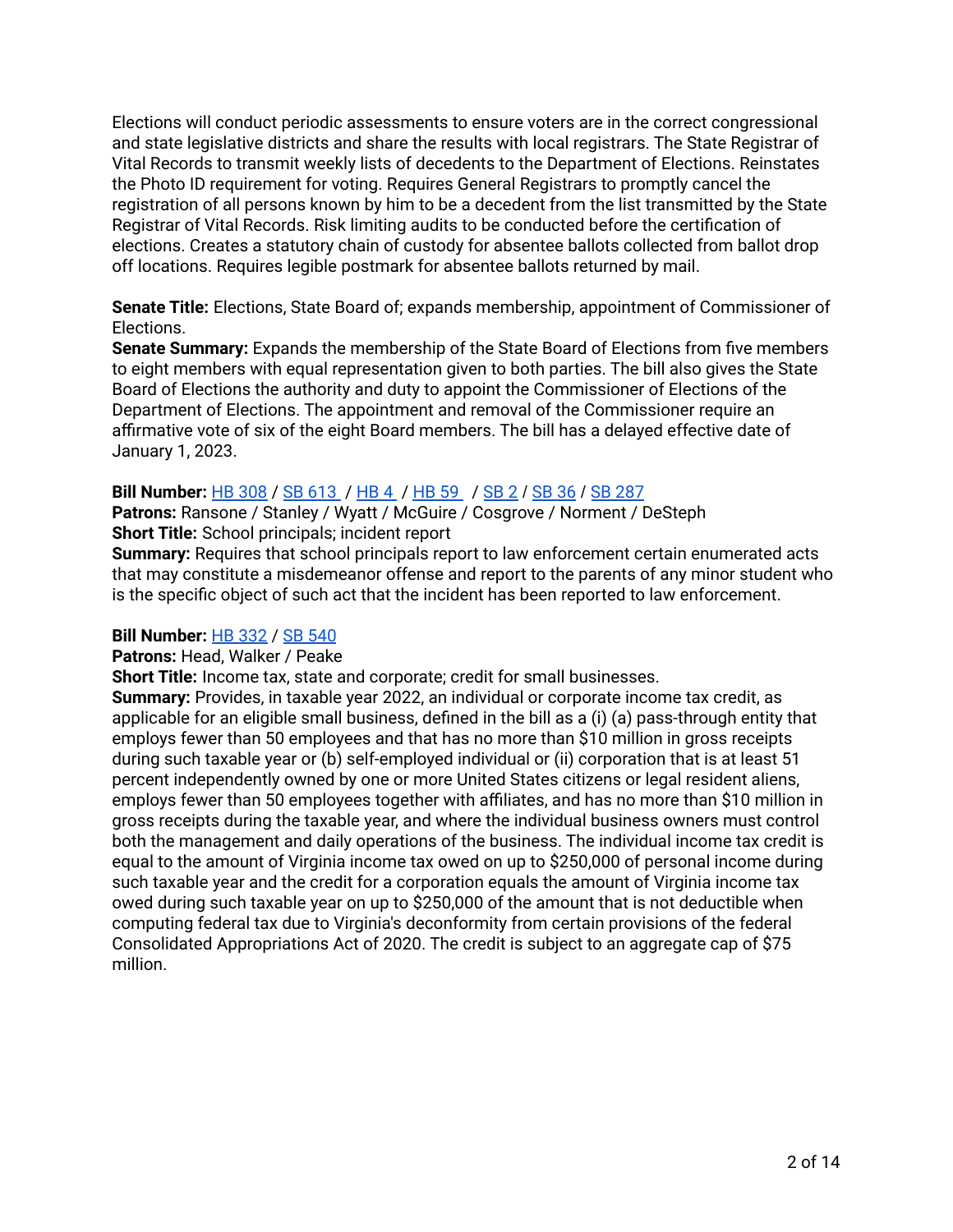# **Bill Number:** HB [344](https://lis.virginia.gov/cgi-bin/legp604.exe?ses=221&typ=bil&val=hb344) / SB [608](https://lis.virginia.gov/cgi-bin/legp604.exe?ses=221&typ=bil&val=sb608) **/** SB [635](https://lis.virginia.gov/cgi-bin/legp604.exe?ses=221&typ=bil&val=sb635)

**Patrons:** Davis / Suetterlein / Chase

**Short Title:** Public charter schools; applications, review and approval.

**Summary:** The Board of Education or a local school board may be able to receive and review public charter schools' applications. The Board of Education or a local school board may be able to establish public charter schools and revoke the charter if certain violations occur.

# **Bill Number:** HB [346](https://lis.virginia.gov/cgi-bin/legp604.exe?ses=221&typ=bil&val=hb346) / SB [598](https://lis.virginia.gov/cgi-bin/legp604.exe?ses=221&typ=bil&val=sb598)

**Patrons:** Davis / Pillion

**Short Title:** College partnership laboratory schools; application and establishment. **Summary:** Allow any public or private college or university or private business to establish a lab school. In reviewing and ruling upon applications, the Board of Education shall give substantial preference to any application from a historically black college or university or any application to establish a lab school in an underserved community.

# **Bill Number:** HB [356](https://lis.virginia.gov/cgi-bin/legp604.exe?ses=221&typ=bil&val=hb356) / SB [125](https://lis.virginia.gov/cgi-bin/legp604.exe?ses=221&typ=bil&val=sb125)

**Patrons:** Tata, Batten / Obenshain

**Short Title:** Public schools; regional charter school divisions.

**Summary:** Authorizes the Board of Education to establish a regional charter school division consisting of at least two but not more than three existing school divisions which has an enrollment of more than 3,000 students. These schools shall be supervised by a school board appointed by the Board of Education. The local school, after review by the Board, reviews and approves public charter school applications in the regional charter school divisions SOQs per pupil funding of the underlying school district in which the student resides to be transferred to the regional charter school.

# **Bill Number:** HB [358](https://lis.virginia.gov/cgi-bin/legp604.exe?ses=221&typ=bil&val=hb358) / SB [572](https://lis.virginia.gov/cgi-bin/legp604.exe?ses=221&typ=bil&val=sb572)

# **Patrons:** McGuire / Kiggans

**Short Title:** Veteran-owned small businesses; waiving of fees.

**Summary:** The Secretary of Veteran and Defense Affairs and the Secretary of Commerce and Trade, in conjunction with the Department of Small Business and Supplier Diversity shall examine: The waiving of fees associated with permits necessary to start a small business for veteran-owned businesses, Recommendations regarding removing regulatory barriers for veteran-owned small businesses.

# **Bill Number:** HB [472](https://lis.virginia.gov/cgi-bin/legp604.exe?ses=221&typ=bil&val=hb472) / SB [560](https://lis.virginia.gov/cgi-bin/legp604.exe?ses=221&typ=bil&val=sb560) / [SB11](https://lis.virginia.gov/cgi-bin/legp604.exe?ses=221&typ=bil&val=sb11)

**Patrons:** McNamara / Norment / Suetterlein **Short Title:** Income tax, state; increases standard deduction. **Summary:** Doubling the standard deduction to \$9,000 for single filers and \$18,000 for married persons filing jointly starting in FY2022.

# **Bill Number:** HB [833](https://lis.virginia.gov/cgi-bin/legp604.exe?ses=221&typ=bil&val=hb833) / SB [592](https://lis.virginia.gov/cgi-bin/legp604.exe?ses=221&typ=bil&val=sb592)

**Patrons:** Wilt / DeSteph

**Short Title:** Group Violence Intervention Board; Division of Group Violence Intervention; Project Ceasefire Grant Fund; Project Exit Grant Fund.

**Summary:** Establishes the Group Violence Intervention Board to coordinate and assist federal, state, and local group violence intervention efforts. The bill also establishes within the Department of Criminal Justice Services (the Department) the Division of Group Violence Intervention (the Division), to be headed by an executive director appointed by the Director of the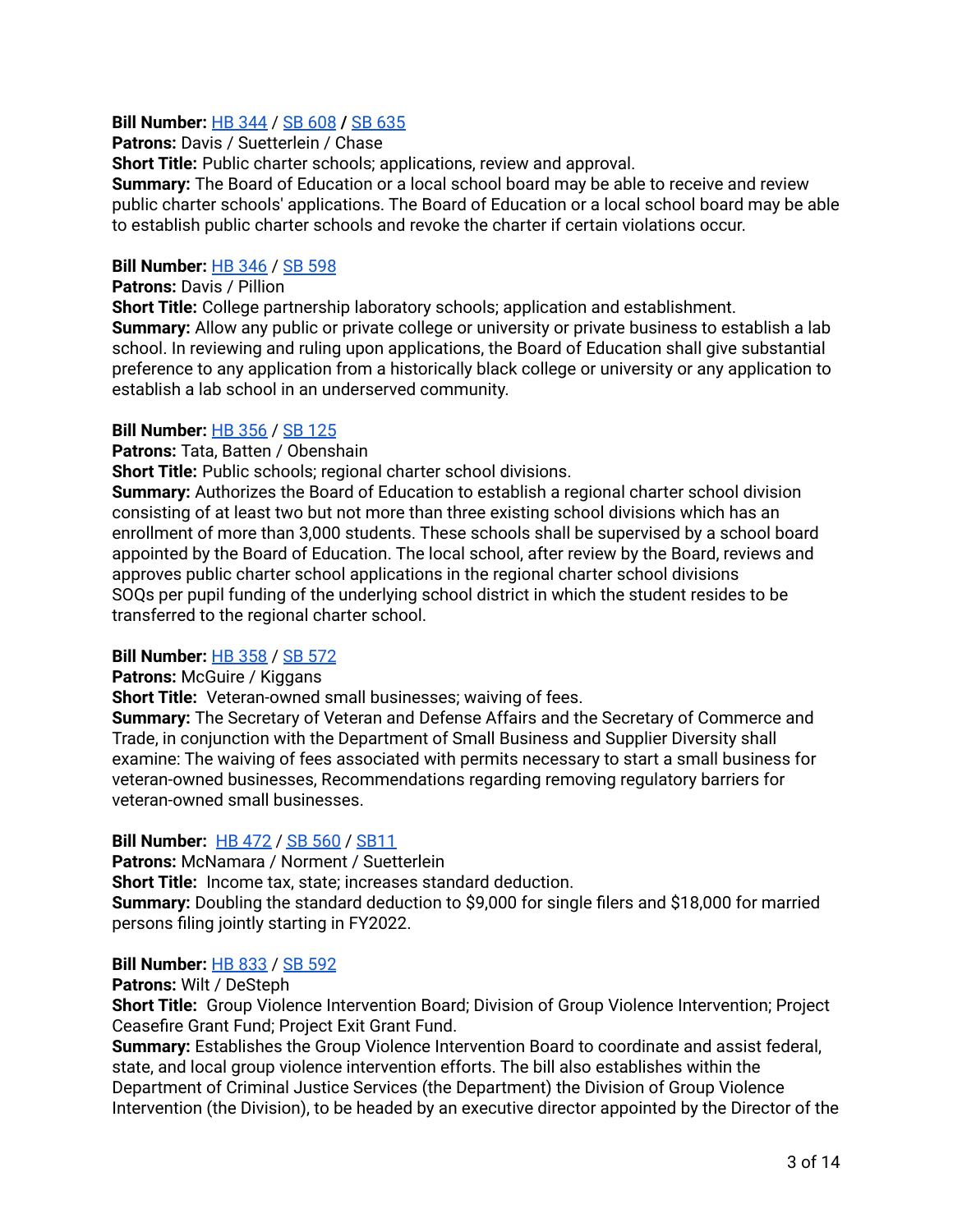Department. The bill provides that the Division is responsible for (i) coordinating the efforts of members of state and local law enforcement, community members, and social services providers to combat group violence; (ii) serving as a clearinghouse for research, best practices, and strategies that may be utilized in the implementation, execution, and evaluation of group violence interventions; and (iii) implementing and administering various federal, state, and local grant funds that aid group violence intervention efforts. Finally, the bill creates the Project Ceasefire Grant Fund, which provides money to organizations that are involved in group violence intervention efforts, and creates the Project Exit Grant Fund, which provides money to organizations that assist former gang members or individuals attempting to leave gangs.

# **Bill Number:** HB [847](https://lis.virginia.gov/cgi-bin/legp604.exe?ses=221&typ=bil&val=hb847) / SB [569](https://lis.virginia.gov/cgi-bin/legp604.exe?ses=221&typ=bil&val=sb569)

**Patrons:** Bloxom / Kiggans **Short Title:** Coastal VA Resiliency Authority; created **Summary:** Creates the Coastal Virginia Resiliency Authority, a single state entity to develop, manage, and integrate coastal restoration and resilience.

# **Bill Number:** HB [873](https://lis.virginia.gov/cgi-bin/legp604.exe?ses=221&typ=bil&val=hb873) / SB [415](https://lis.virginia.gov/cgi-bin/legp604.exe?ses=221&typ=bil&val=sb415)

### **Patrons:** Greenhalgh / DeSteph

**Short Title:** School boards; school resource officers; employment; threat assessment. **Summary:** Require each school board to enter into a collaborative agreement with local law enforcement agencies to employ at least one school resource officer in each public elementary and secondary school. Require each division superintendent to include on the threat assessment team established for each public elementary and secondary school in the local school division at least one school resource officer employed in the school. Any school board or school division which fails to comply with the provisions of this bill shall be ineligible for grants awarded by the Commonwealth.

# **Bill Number:** HB [883](https://lis.virginia.gov/cgi-bin/legp604.exe?ses=221&typ=bil&val=hb883) / SB [374](https://lis.virginia.gov/cgi-bin/legp604.exe?ses=221&typ=bil&val=sb374)

# **Patrons:** Byron / Obenshain

**Short Title:** Project labor agreements; prevailing wage, collective bargaining for employees of local governments.

**Summary:** Repeal the ability for the state and locality to mandate project labor agreements (PLAs) for public procurement and services. Repeal the requirement for contractors and subcontractors under any public contract for public works with a state agency to pay a prevailing wage as set by the federal Davis-Bacon Act. Repeal the ability for local public sector employees to engage in collective bargaining.

# **Bill Number:** HB [884](https://lis.virginia.gov/cgi-bin/legp604.exe?ses=221&typ=bil&val=hb884) / SB [549](https://lis.virginia.gov/cgi-bin/legp604.exe?ses=221&typ=bil&val=sb549) / HB [101](https://lis.virginia.gov/cgi-bin/legp604.exe?ses=221&typ=bil&val=hb101) / HB [245](https://lis.virginia.gov/cgi-bin/legp604.exe?ses=221&typ=bil&val=HB245) / SB [195](https://lis.virginia.gov/cgi-bin/legp604.exe?221+sum+SB195)

# Patrons: Byron / Dunnavant / Head / Wilt / Mason

**Short Title:** Group health benefit plans; bona fide associations; benefits consortium. **Summary:** A multiple employer welfare arrangement (MEWA) is a self-funded benefits consortium of small employers that pool together resources to offer their employees comprehensive, affordable group health care coverage on terms similar to large employers. A sponsoring association that meets certain criteria, like a Chamber of Commerce, could engage in a MEWA that offers health coverage regardless of health status and other criteria MEWAs cannot impose restrictions or limitations regarding renewability, pre-existing condition exclusions, or discriminated based on individual's health status. Bankers and Private Colleges already offer MEWAs in the Commonwealth.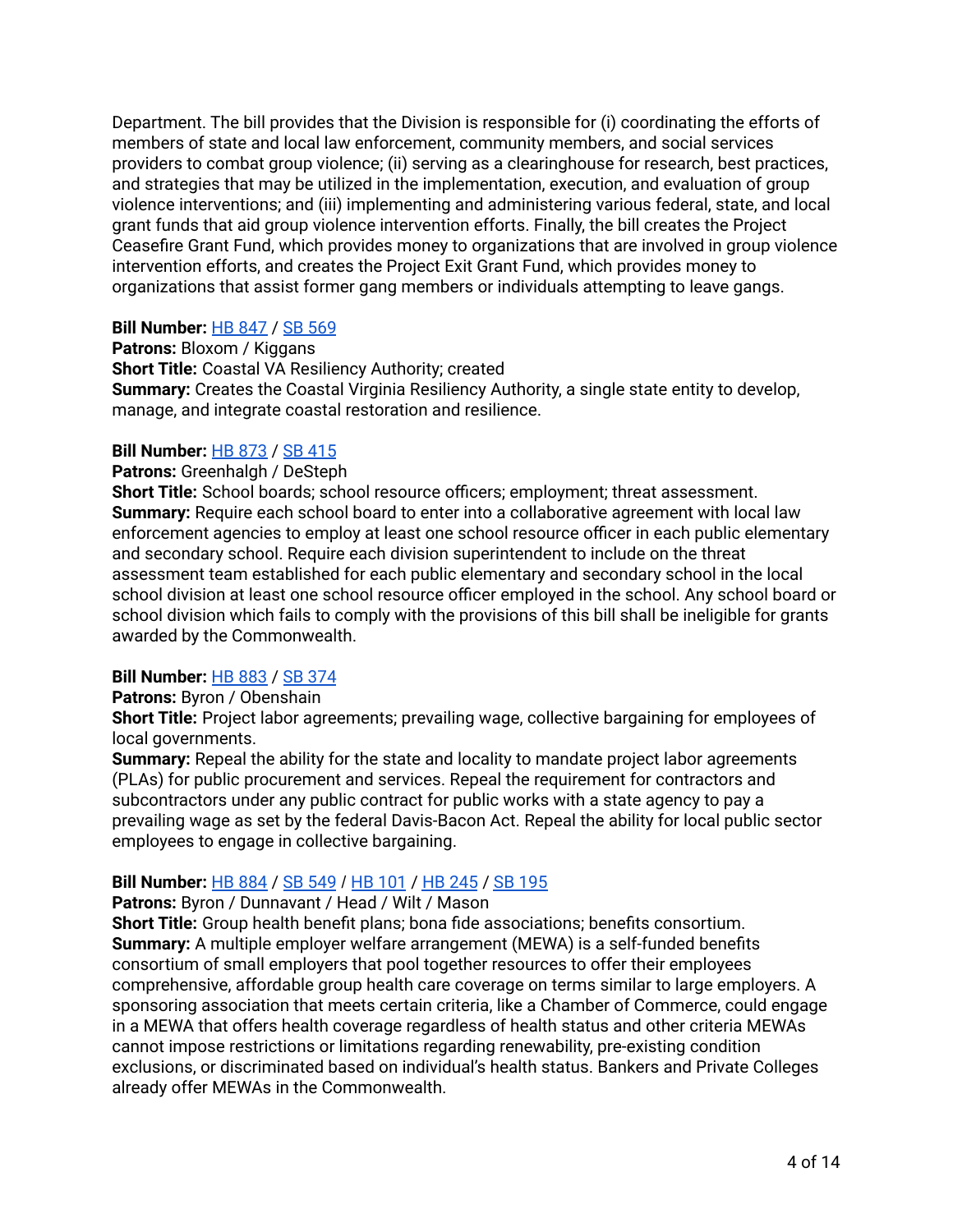# **Bill Number:** HB [923](https://lis.virginia.gov/cgi-bin/legp604.exe?ses=221&typ=bil&val=hb923) / SB [397](https://lis.virginia.gov/cgi-bin/legp604.exe?ses=221&typ=bil&val=sb397)/ HB [768](https://lis.virginia.gov/cgi-bin/legp604.exe?ses=221&typ=bil&val=hb768) / HB [1169](https://lis.virginia.gov/cgi-bin/legp604.exe?ses=221&typ=bil&val=hb1169) / SB [335](https://lis.virginia.gov/cgi-bin/legp604.exe?221+sum+SB335)

### **Patrons:** Orrock / Cosgrove / Hodges / Fariss / Barker

**Short Title:** Health insurance; association health plan for real estate salespersons. **Summary:** Allow an organization which meets the criteria defined in the bill, in this case the Virginia REALTORS Association to form an association health plan to cover the self-employed and employees of real estate brokerages who are members of the association. The Health Plan must abide by the ACA's "essential health benefits" and comply with ACA coverage requirements like prohibiting limits on benefits and free coverage for certain preventive services. Plan premiums by age are capped at 4:1.

### **Bill Number:** HB [935](https://lis.virginia.gov/cgi-bin/legp604.exe?ses=221&typ=bil&val=hb935) / SB [579](https://lis.virginia.gov/cgi-bin/legp604.exe?ses=221&typ=bil&val=sb579)

### **Patrons:** Robinson / Hanger

**Short Title:** Income tax refunds for individuals or married persons filing a joint return. **Summary:** Providing a tax rebate of \$300 for single filers and \$600 for married couples filing jointly. An individual's or married couple's filing jointly rebate shall only act up to the amount of their taxable liability.

### **Bill Number:** HB [938](https://lis.virginia.gov/cgi-bin/legp604.exe?ses=221&typ=bil&val=hb938) / SB [558](https://lis.virginia.gov/cgi-bin/legp604.exe?ses=221&typ=bil&val=sb558)

### **Patrons:** Robinson / Suetterlein

**Short Title:** Board of Education; evaluation of and recommendations for certain current and proposed policies and performance standards for public elementary and secondary schools. **Summary:** Requires the Board of Education to collaborate with the Superintendent of Public Instruction and the Secretary of Education to evaluate, to implement where possible, and to otherwise make recommendations to the General Assembly including promoting excellence in instruction and student achievement in mathematics, including elimination of the Virginia Mathematics Pathways Initiative, increasing the number of academic year Governor's Schools in the Commonwealth and maintaining standards of excellence for students in all such schools; and restoring a strong accreditation system that promotes meaningful accountability year-over-year.

### **Bill Number:** HB [971](https://lis.virginia.gov/cgi-bin/legp604.exe?ses=221&typ=bil&val=hb971) / SB [583](https://lis.virginia.gov/cgi-bin/legp604.exe?ses=221&typ=bil&val=sb583)

### **Patrons:** Byron / Newman

**Short Title:** Conformity of the Commonwealth's taxation system with the Internal Revenue Code; Rebuild Virginia grants and Paycheck Protection Program loans

**Description:** Advances Virginia's date of conformity with the Internal Revenue Code from December 31, 2020, to December 31, 2021. The bill also deconforms from provisions of the (i) federal Coronavirus Aid, Relief, and Economic Security Act (CARES Act) related to the net operating loss limitation and carryback, a loss limitation applicable to taxpayers other than corporations, the limitation on business interest, and certain loan forgiveness and other business financial assistance and (ii) federal American Rescue Plan Act related to restaurant revitalization grants and emergency injury disaster loans received for taxable years beginning before January 1, 2021. The bill also increases from \$100,000 to \$1 million the maximum individual and corporate income tax deduction or subtraction, as applicable, for Rebuild Virginia grants and certain amounts related to Paycheck Protection Program loans for taxable year 2020.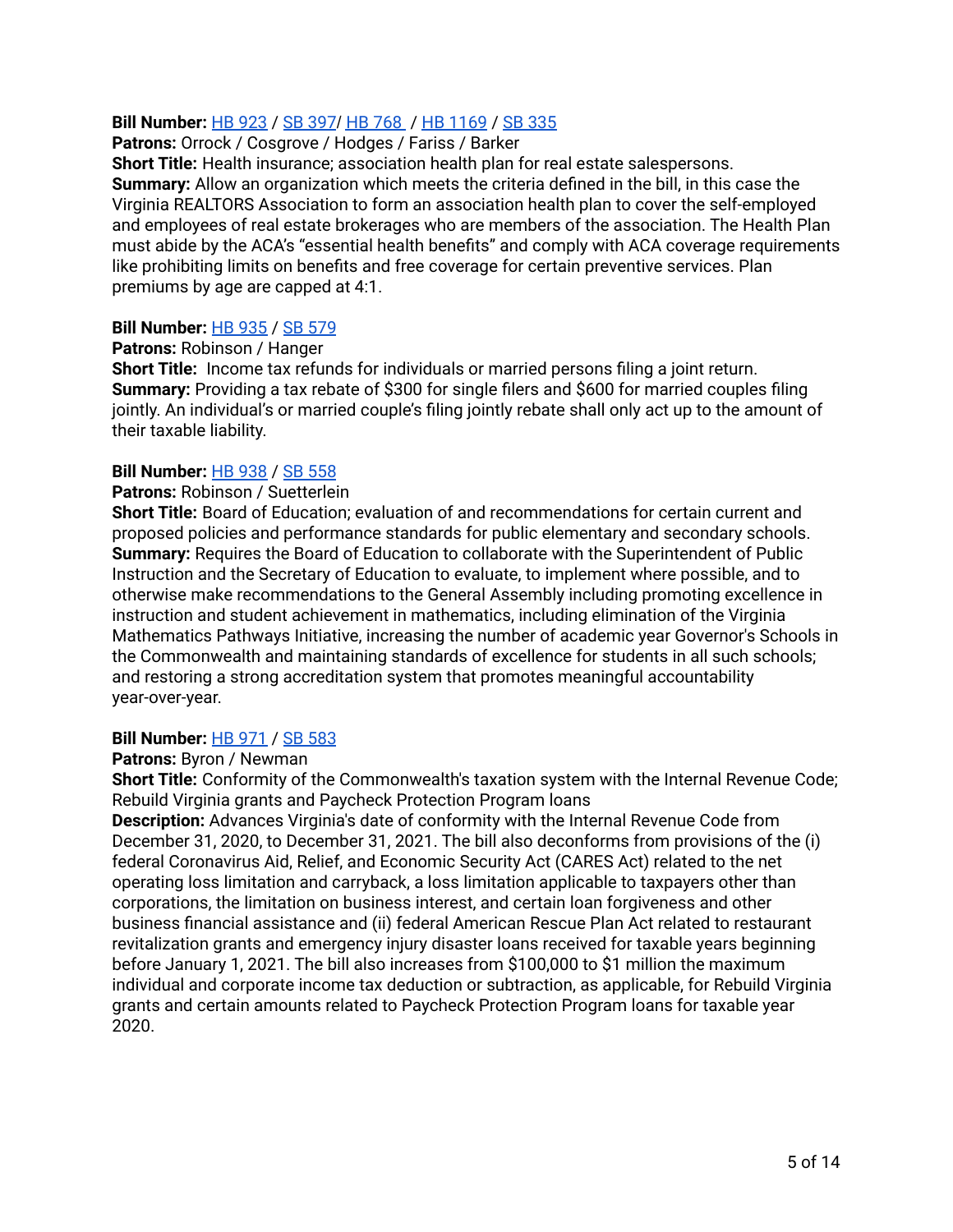# **Bill Number:** HB [994](https://lis.virginia.gov/cgi-bin/legp604.exe?ses=221&typ=bil&val=hb994) / SB [529](https://lis.virginia.gov/cgi-bin/legp604.exe?ses=221&typ=bil&val=sb529)

### **Patrons:** Brewer / Reeves

**Short Title:** Board of Education; Child Care Subsidy Program; Armed Forces. **Summary:** Direct the Board of Education to amend regulations to permit all active-duty Armed Forces of the United States who serve as caregivers to dependents to apply for the Child Care Subsidy Program. The Board shall implement the provisions of this act to be effective within 280 days of enactment.

# **Bill Number:** HB [1008](https://lis.virginia.gov/cgi-bin/legp604.exe?ses=221&typ=bil&val=hb1008) / SB [571](https://lis.virginia.gov/cgi-bin/legp604.exe?ses=221&typ=bil&val=sb571) / [HB](https://lis.virginia.gov/cgi-bin/legp604.exe?221+sum+HB90) 90 / SB [609](https://lis.virginia.gov/cgi-bin/legp604.exe?221+sum+SB609)

**Patrons:** Durant / Newman / McNamara / DeSteph

**Short Title:** Sales tax; exemption for food purchased for human consumption and essential personal hygiene products.

**Description:** Exempts food purchased for human consumption and essential personal hygiene products (the grocery tax) from all state and local sales taxes.

### **Bill Number:** HB [1009](https://lis.virginia.gov/cgi-bin/legp604.exe?ses=221&typ=bil&val=hb1009) / SB [656](https://lis.virginia.gov/cgi-bin/legp604.exe?221+sum+SB656)

**Patrons:** Durant / Dunnavant

**Short Title:** Board of Education; policy on sexually explicit instructional material. **Summary:** Requires the Board of Education to establish, and each local school board to comply with, a policy to require each public elementary or secondary school to (i) notify the parent of any student whose teacher reasonably expects to provide instructional material that includes sexually explicit content, (ii) permit the parent of any student to review instructional material that includes sexually explicit content upon request, and (iii) provide, as an alternative to instructional material and related academic activities that include sexually explicit content, nonexplicit instructional material and related academic activities to any student whose parent so requests.

# **Bill Number:** HB [1010](https://lis.virginia.gov/cgi-bin/legp604.exe?ses=221&typ=bil&val=hb1010) / SB [620](https://lis.virginia.gov/cgi-bin/legp604.exe?ses=221&typ=bil&val=sb620)

**Patrons: Durant / Cosgrove** 

**Short Title:** Real property taxes; rate of increase.

**Summary:** Requires the governing body of a locality to hold a referendum before making most increases in their real property tax rate. Under current law, the governing body of a locality is required to limit their real property tax rate to a rate that would collect no more than 101 percent of the amount of real property taxes collected for the previous year. Increases above this rate may only be imposed if the locality holds a public meeting. The bill replaces the public meeting requirement with a requirement that any such increase be approved in a referendum.

# **Bill Number:** HB [1068](https://lis.virginia.gov/cgi-bin/legp604.exe?ses=221&typ=bil&val=hb1068) / SB [570](https://lis.virginia.gov/cgi-bin/legp604.exe?ses=221&typ=bil&val=sb570)

**Patrons: Cordoza / Kiggans** 

**Short Title:** Public elementary and secondary schools; curricula and instruction including inherently divisive concepts prohibited.

**Summary:** Requires each public elementary or secondary school principal to ensure that no curriculum utilized or instruction delivered in the school includes inherently divisive concepts, as that term is defined in the bill, regardless of whether such curriculum or instruction is provided by a school board employee or any other individual or entity.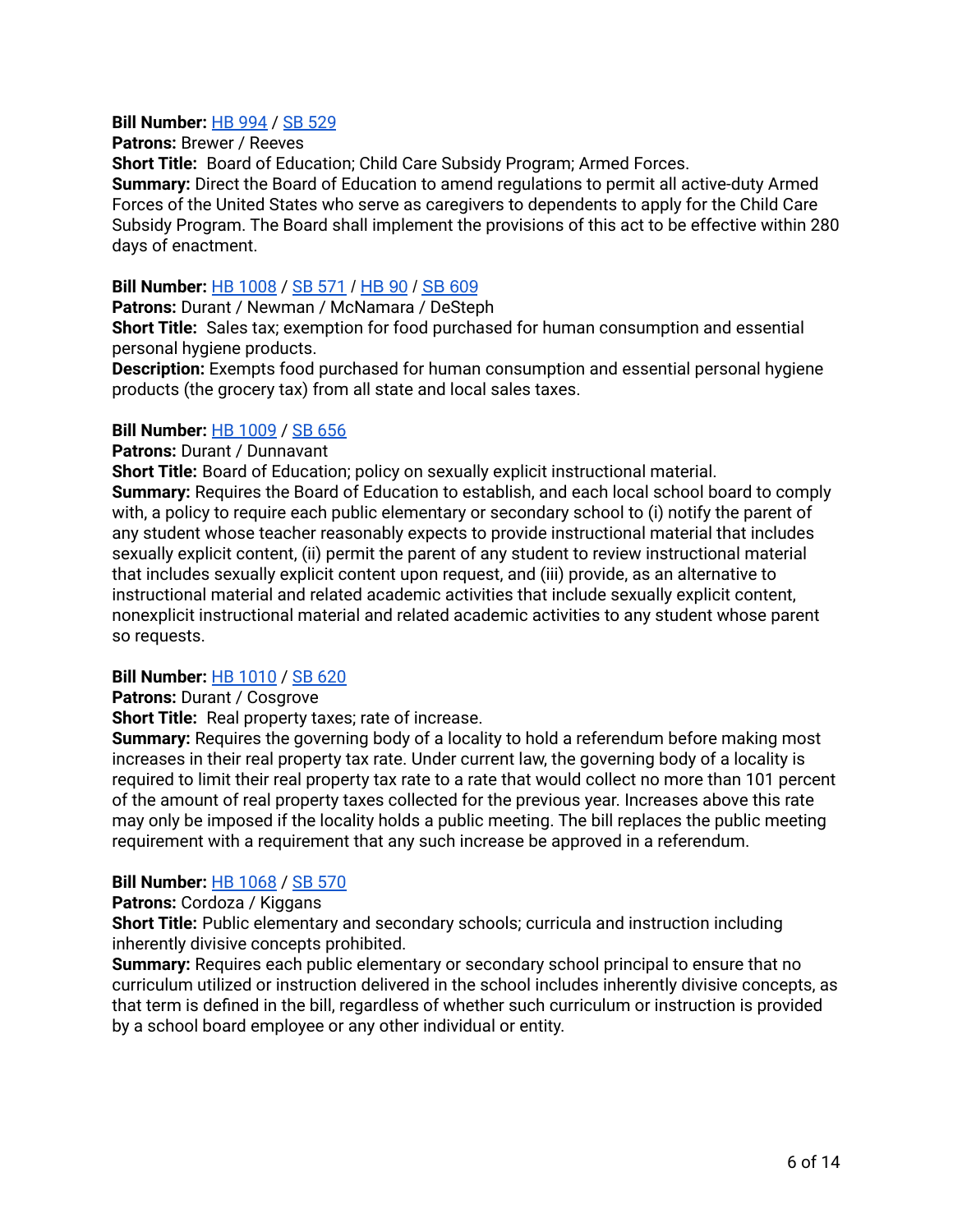# **Bill Number:** HB [1128](https://lis.virginia.gov/cgi-bin/legp604.exe?ses=221&typ=bil&val=hb1128) / SB [586](https://lis.virginia.gov/cgi-bin/legp604.exe?ses=221&typ=bil&val=sb586) / SB [528](https://lis.virginia.gov/cgi-bin/legp604.exe?221+sum+SB528)

**Patrons:** McGuire / Chase / Reeves

**Short Title:** Income tax; military benefits subtraction; emergency.

**Description:** Establishes an income tax subtraction for up to \$20,000 of military benefits in taxable year 2021, up to \$30,000 in taxable year 2022, and up to \$40,000 in taxable year 2023 and each year thereafter. The bill defines military benefits to include military retirement income and benefits paid to the surviving spouse of a veteran. The bill contains an emergency clause.

# **Bill Number:** HB [1129](https://lis.virginia.gov/cgi-bin/legp604.exe?ses=221&typ=bil&val=hb1129) / SB [600](https://lis.virginia.gov/cgi-bin/legp604.exe?ses=221&typ=bil&val=sb600)

**Patrons:** Taylor / Pillion

**Short Title:** School safety audits; law-enforcement officers.

**Summary:** Requires each local school board to require its schools to fully collaborate with the chief law-enforcement officer of the locality or his designee when conducting required school safety audits. Under current law, the division superintendent is required to make the results of such audits available to the chief law-enforcement officer upon request, and his approval is not needed. The bill also requires that the completed walk-through checklist using the standardized checklist provided by the Virginia Center for School and Campus Safety be made available to the chief law-enforcement officer of the locality or his designee. Current law requires that the completed walk-through checklist be made available to the chief law-enforcement officer or his designee upon request.

# **Bill Number:** HB [1144](https://lis.virginia.gov/cgi-bin/legp604.exe?ses=221&typ=bil&val=hb1144) / SB [541](https://lis.virginia.gov/cgi-bin/legp604.exe?ses=221&typ=bil&val=sb541)

**Patrons:** Webert / Peake

**Short Title:** Gasoline and diesel fuel; lowers the rate of tax on July 1, 2022. **Summary:** The gasoline tax increase which is set for July 1, 2022, is extended to July 1, 2023. As the law stands now, as of July 1, 2022, the excise tax on gasoline (\$0.262/g) and diesel (\$0.27/g) shall be tied to inflation, without the ability to decrease caused by deflation.

# **Bill Number:** HB [1201](https://lis.virginia.gov/cgi-bin/legp604.exe?221+sum+HB1201) / SB [646](https://lis.virginia.gov/cgi-bin/legp604.exe?221+sum+SB646)

# **Patrons:** Byron / Cosgrove

**Short Title:** Unemployment compensation; disqualification for benefits; misconduct does not include refusing COVID-19 vaccine.

**Description:** Provides that for the purposes of the Virginia Employment Commission determining if an individual was separated or partially separated from employment for misconduct and would be disqualified for unemployment benefits, the term "misconduct" does not include an employee's refusal to receive or receive in part any primary series or booster shot of a vaccine for the prevention of COVID-19.

# **Bill Number:** HB [1272](https://lis.virginia.gov/cgi-bin/legp604.exe?221+sum+HB1272) / SB ###

**Patrons:** Batten / Dunnavant

**Short Title:** School Reopening Legislation

**Description**:Requires, except in the case of the 10 unscheduled remote learning days otherwise permitted by law, each school board to offer in-person instruction, as defined in the bill, to each student enrolled in the local school division in a public elementary or secondary school for at least the minimum number of required annual instructional hours and to each student enrolled in the local school division in a public school-based early childhood care and education program for the entirety of the instructional time provided pursuant to such program.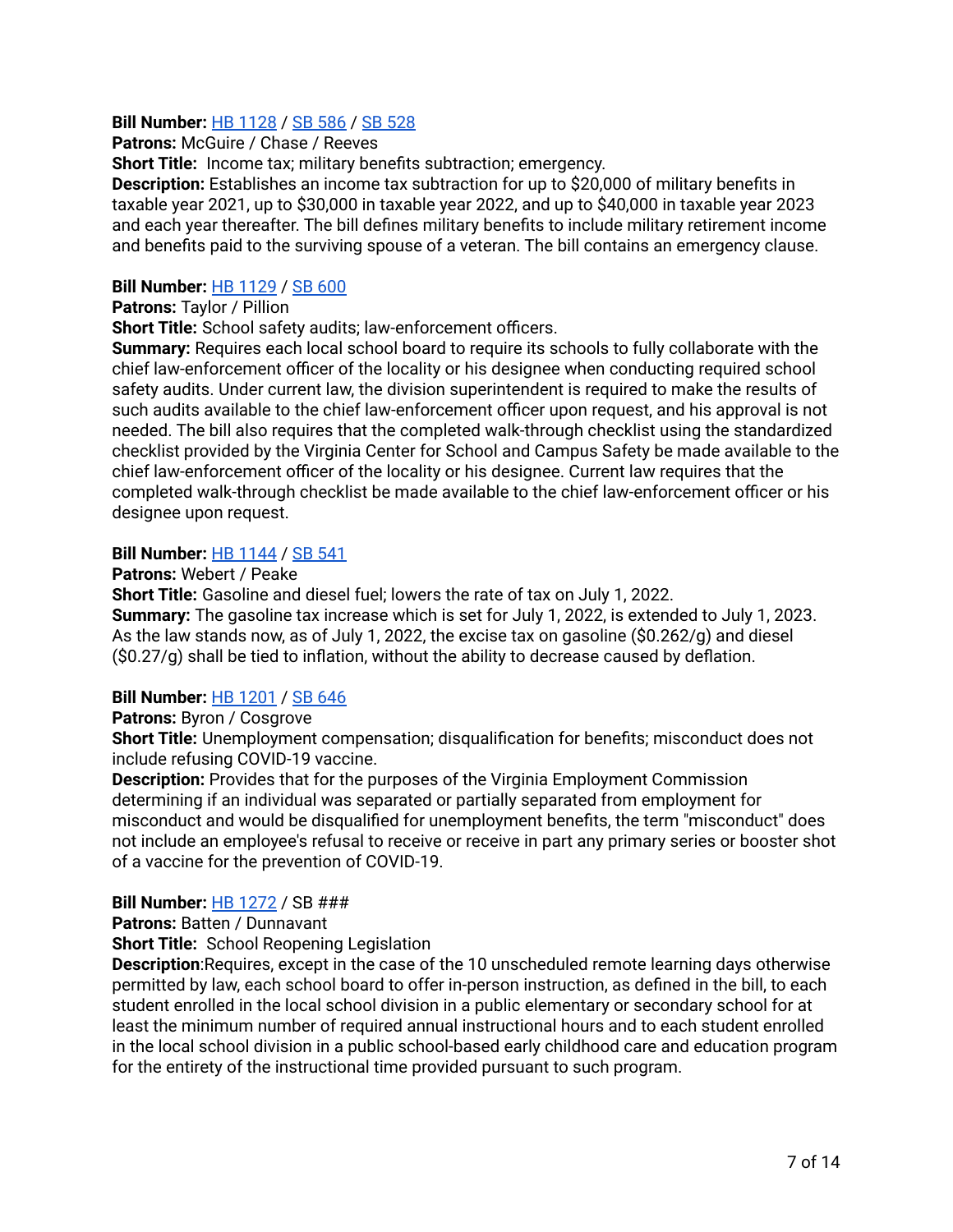# **Bill Number:** HB [1300](https://lis.virginia.gov/cgi-bin/legp604.exe?221+mbr+H279C) / SB ###

**Patrons: Freitas / Ruff** 

**Short Title:** Renaming Director of Diversity, Equity, and Inclusion as Director of Diversity, Opportunity, and Inclusion.

**Description:** Renames the Director of Diversity, Equity, and Inclusion to the Director of Diversity, Opportunity, and Inclusion. The Director shall also promote ideas, policies, and practices in coordination with the Secretary of Commerce and Trade to expand entrepreneurship and economic opportunities for disadvantaged Virginians, including Virginians living with disabilities; facilitate bringing Virginians of different faiths together in service to their communities and the Commonwealth; promote free speech and civil discourse in civic life, including viewpoint diversity in higher education in coordination with the Secretary of Education; promote ideas, policies, and practices to eliminate disparities in prenatal care and to be an ambassador for unborn children; coordinate with the Secretary of Education to ensure the history of the United States is taught in Virginia honestly, objectively, and completely and to respond to the rights of parents in educational and curricular decision making; and perform any other responsibilities as assigned by the Governor. The bill makes similar renaming changes for the Office of Diversity, Equity, and Inclusion and the Diversity, Equity, and Inclusion Officer.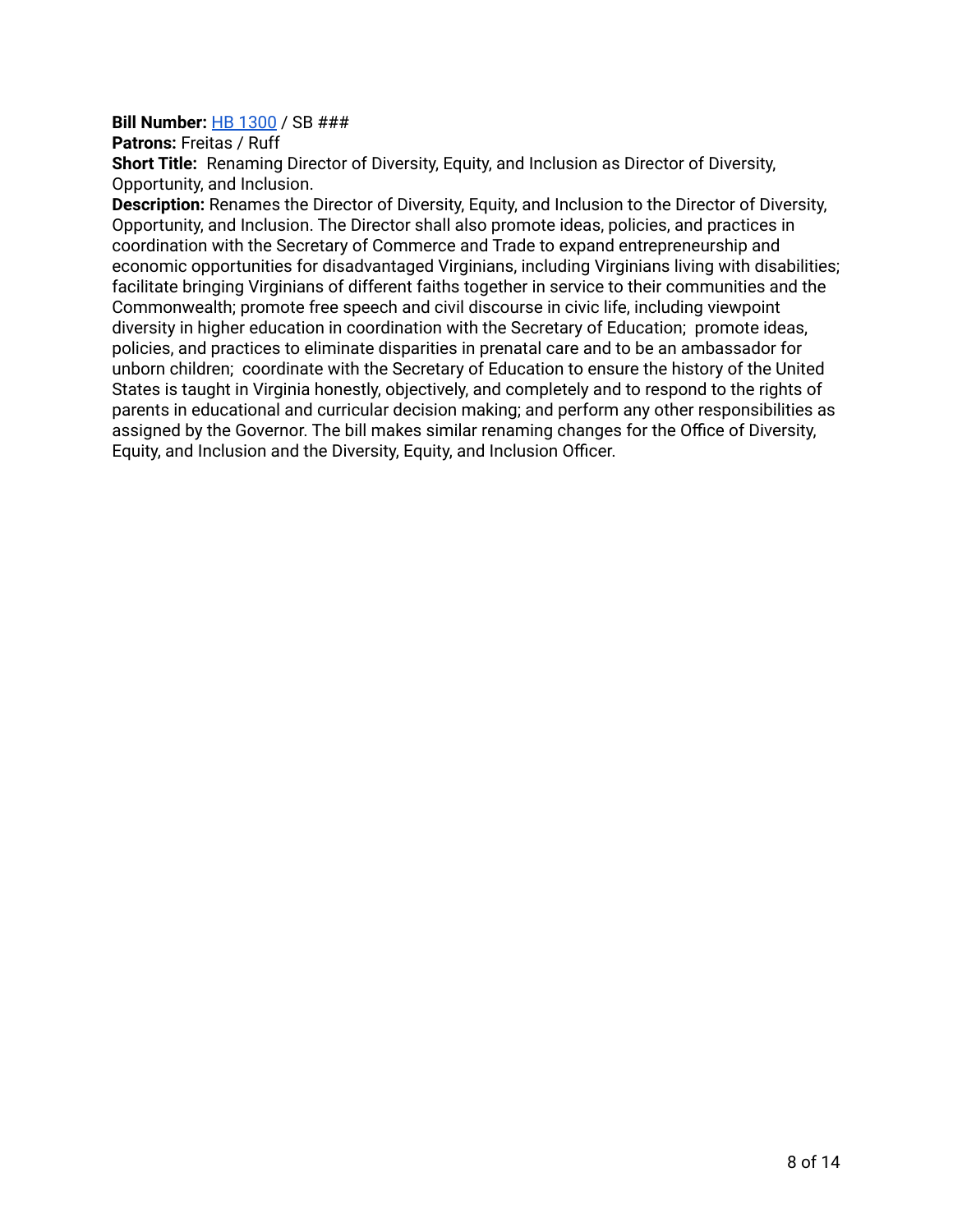# **GOVERNOR YOUNGKIN'S BUDGET PRIORITIES**

### **HB30:**

### 1. **Short Title: Doubling of the Standard Deduction**

**Amount:**

|    | <b>FY23</b>         | <b>FY24</b>        |
|----|---------------------|--------------------|
| GF | (S1, 243, 300, 000) | $($ \$852,300,000) |

**Description:** Reflects the reduction of general fund revenue of \$1.2 billion in FY 2023 and \$852 million in FY 2024 for the increase of the standard deduction included in proposed legislation. The standard deduction will increase from \$4,500 for single taxpayers and those married filing separately, and \$9,000 for married filing jointly to \$9,000 and \$18,000 respectively. HB 472 / SB 560

### 2. **Short Title: Military Retirement Tax Subtraction**

#### **Amount:**

|    | <b>FY23</b>    | <b>FY24</b>      |
|----|----------------|------------------|
| GF | (S287,000,000) | ( \$228,000,000) |

**Description:** Reflects the reduction of general fund revenue of \$287 million in FY 2023 and \$228 million in FY 2024 from the phase-in of tax subtractions for military retirement included in proposed legislation. This proposed legislation provides for a \$20,000 subtraction in Tax Year 2022, \$30,000 in Tax Year 2023, and \$40,000 in Tax Year 2024. HB 1128 / SB 586

### 3. **Short Title: One Year Small Business Tax Credit**

**Amount:**

|    | <b>FY23</b>    | <b>FY24</b> |
|----|----------------|-------------|
| GF | (\$75,000,000) | <b>SO</b>   |

**Description:** Reflects the reduction of general fund revenue of \$75 million in FY 2023 from a one-time tax credit for small businesses included in proposed HB 332 and SB 540.

# 4. **Short Title: \$300/ \$600 Tax-Payer Rebate**

**Amount:**

|    | <b>FY23</b>     | <b>FY24</b> |
|----|-----------------|-------------|
| GF | (\$202,800,000) | <b>SO</b>   |

**Description:** Reduction of general fund revenue in FY 2023 from an increase in a one-time tax rebate to \$300 for individual tax filers and \$600 for joint filers. HB 935 / SB 579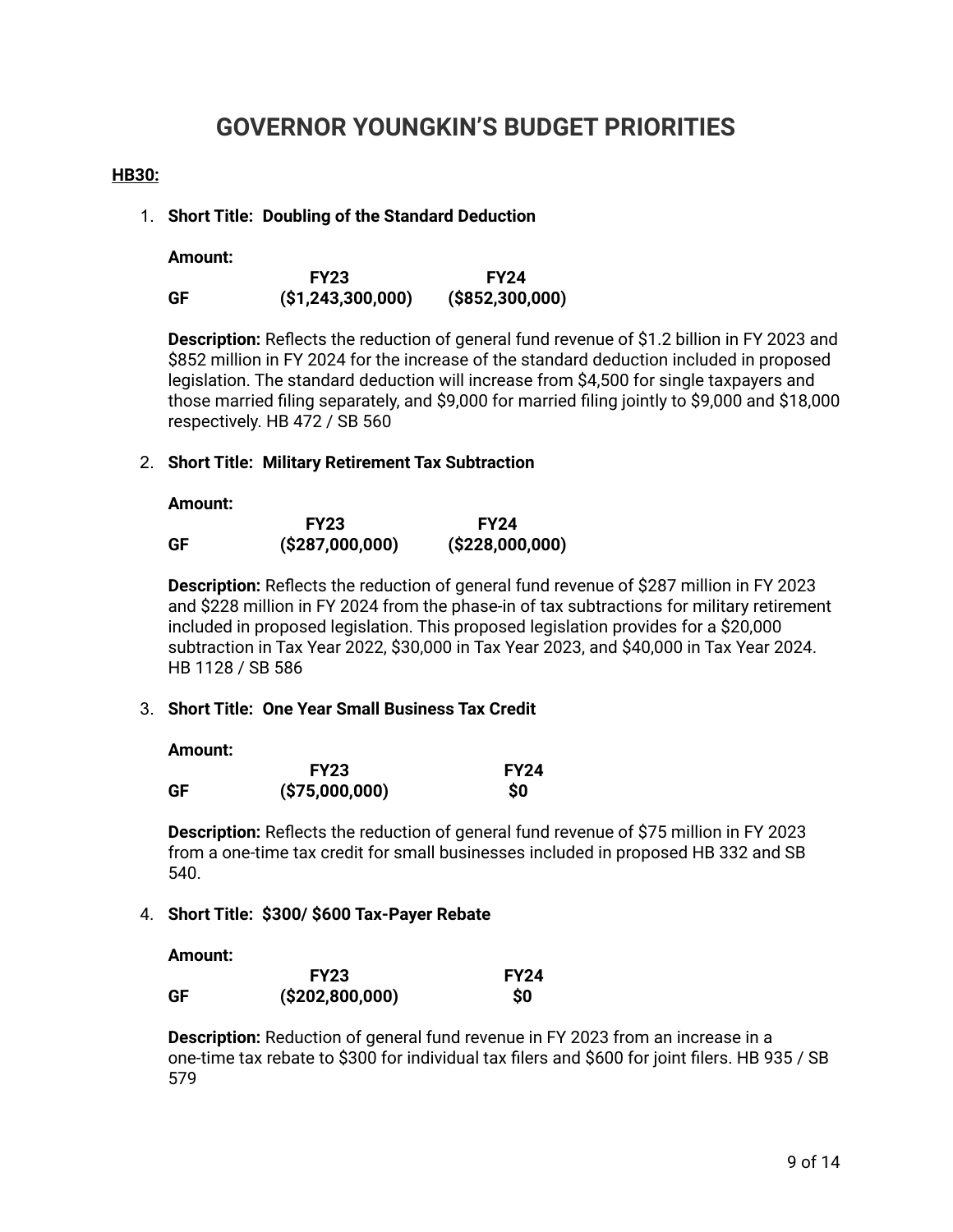5. **Short Title: Office of the Chief Transformation Officer**

**Amount:**

|                   | <b>FY23</b> | <b>FY24</b> |
|-------------------|-------------|-------------|
| GF                | \$1,500,000 | \$1,500,000 |
| <b>Positions:</b> | 5.0         | 5.0         |

**Description:** Provides funding and positions to support the Office of the Chief Transformation Officer.

# 6. **Short Title: GO Virginia Talent Pathways Program**

**Amount:**

|    | <b>FY23</b>  | <b>FY24</b>  |
|----|--------------|--------------|
| GF | \$29,450,000 | \$54,450,000 |

**Description:** Restores funding for GO Virginia's existing grant programs to the FY2021 base level, and establishes and funds a new "talent pathways" development initiative to foster collaboration by business and education on expanding job opportunities, meeting workforce needs, and developing and retaining talent in the Commonwealth.

### 7. **Short Title: Funding for Virginia Business Ready SItes**

| Amount: |              |              |
|---------|--------------|--------------|
|         | <b>FY23</b>  | <b>FY24</b>  |
| GF      | \$14,437,500 | \$14,437,500 |

**Description:** Increases funding for the Business Ready Sites Program to \$20 million each year.

### 8. **Short Title: Laboratory Schools**

**Amount:**

|    | <b>FY23</b>   | <b>FY24</b>  |
|----|---------------|--------------|
| GF | \$100,000,000 | \$50,000,000 |

**Description:** Provide \$150 Million over the Biennium for the creation of new Laboratory Innovation Charter Schools

### 9. **Short Title: Virginia Talent and Opportunity Partnership Program**

**Amount:**

|    | <b>FY23</b> | <b>FY24</b>  |
|----|-------------|--------------|
| GF | \$8,000,000 | \$24,000,000 |

**Description:** Adds funding for the Virginia Talent and Opportunity Partnership Program under the State Council of Higher Education for Virginia. This program is to expand paid or credit-bearing student internships and other work-based learning opportunities in collaboration with Virginia employers.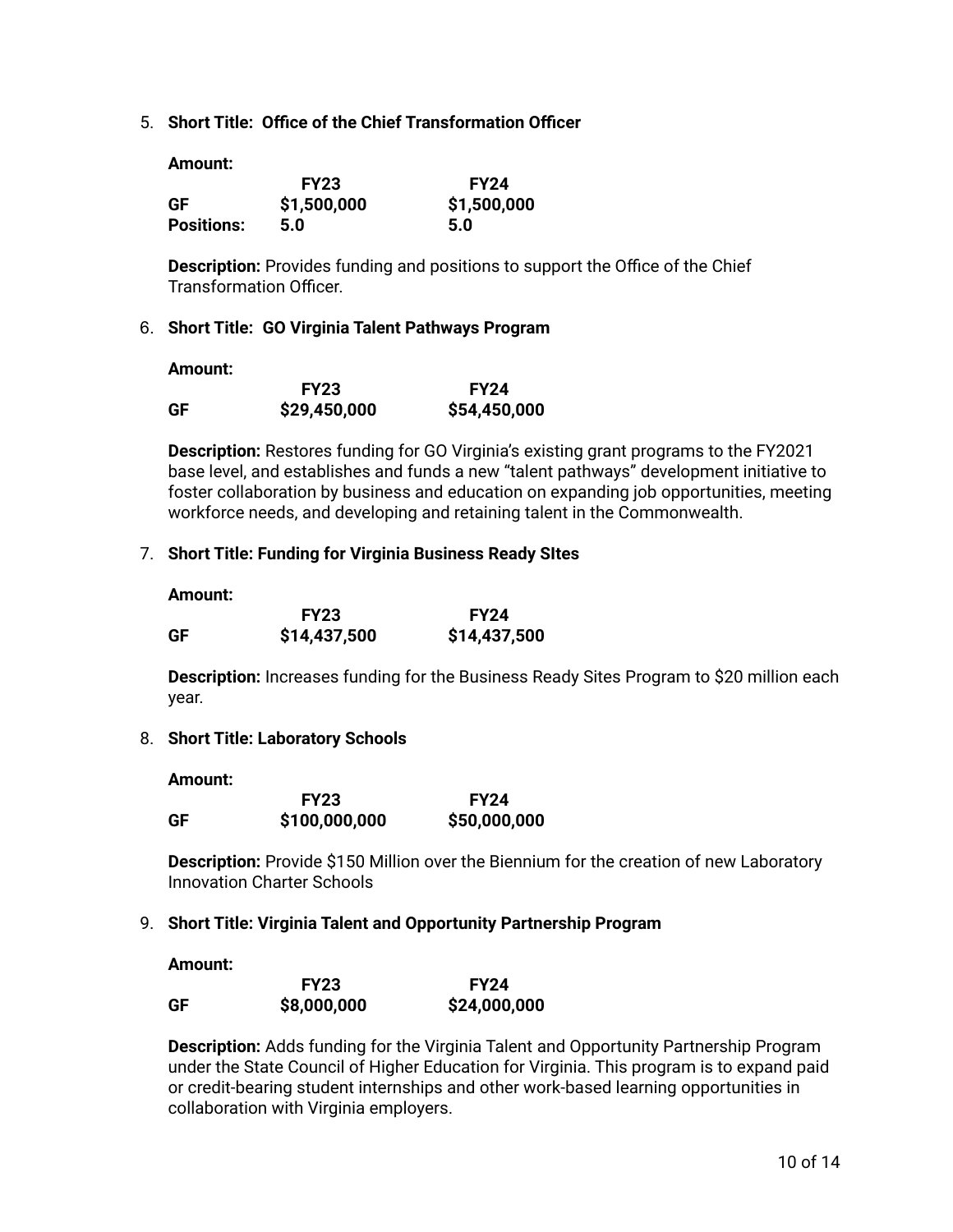### **Short Title: Interagency Office on Infrastructure Funding Coordination**

**Amount:**

|    | <b>FY23</b> | <b>FY24</b> |
|----|-------------|-------------|
| GF | \$1,000,000 | <b>SO</b>   |

**Description:** Provides \$1,000,000 in the first year for efforts to secure federal grant funding provided by the Infrastructure Investment and Jobs Act.

#### 10. **Short Title: Office of Drinking Water layoffs**

**Amount:**

|    | <b>FY23</b> | <b>FY24</b> |
|----|-------------|-------------|
| GF | \$1,833,505 | \$1,833,505 |

**Description:** Provides general fund support to avert 14 layoffs within the Office of Drinking Water.

#### 11. **Short Title: Coastal Virginia Resiliency Authority**

**Amount:**

|    | <b>FY23</b> | <b>FY24</b> |
|----|-------------|-------------|
| GF | \$2,500,000 | \$2,500,000 |

**Description:** Provides funds to support the Coastal Virginia Resiliency Authority included in proposed legislation HB 847 and SB 569 for consideration by the 2022 General Assembly.

### 12. **Short Title: School Resource Officer Incentive Grants**

**Amount:**

**Amount:**

|    | <b>FY23</b>  | <b>FY24</b>  |
|----|--------------|--------------|
| GF | \$25,800,000 | \$25,800,000 |

**Description:** Provides additional funding for School Resource Officer Incentive Grants.

### 13. **Short Title: Operation Ceasefire**

| Amount.           |             |             |
|-------------------|-------------|-------------|
|                   | <b>FY23</b> | <b>FY24</b> |
| <b>GF</b>         | \$2,500,000 | \$2,500,000 |
| <b>Positions:</b> | 1.0         | 1.0         |

**Description:** Provides funding and one position to support the creation of Project Ceasefire Initiative and the Group Violence Intervention Board consistent with a proposed HB 833 and SB 592 in the 2022 Session of the General Assembly.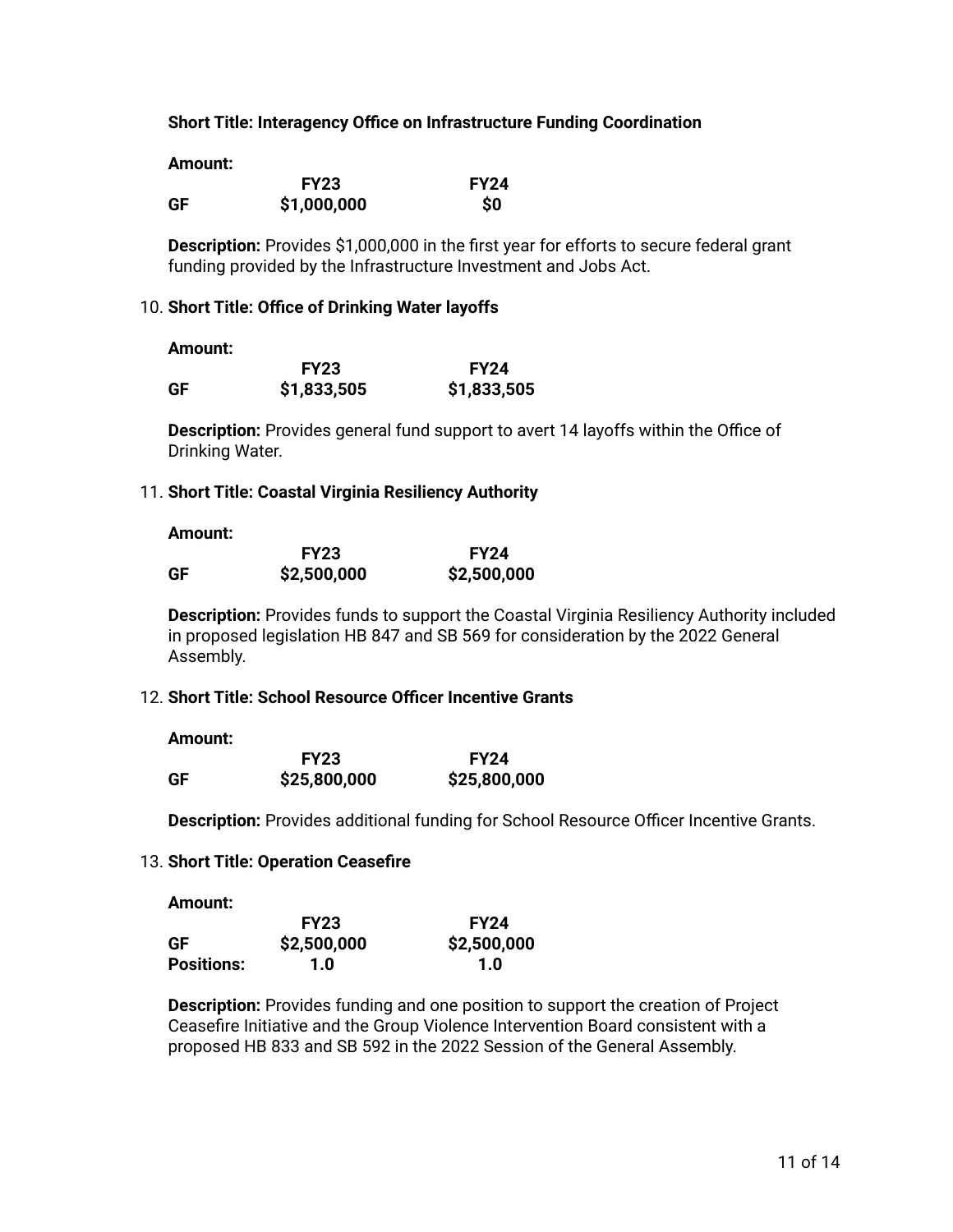### 14. **Short Title: Additional 599 Aid to Localities Funding**

|    | <b>FY23</b>  | <b>FY24</b>  |
|----|--------------|--------------|
| GF | \$13,500,000 | \$13,500,000 |

**Description:** Provides additional funding to increase state aid to localities with police departments. Localities that have reduced funding for police departments on a per capita basis are ineligible.

### 15. **Short Title: Veteran Support Services**

**Amount:**

|    | <b>FY23</b> | <b>FY24</b> |
|----|-------------|-------------|
| GF | \$9,000,000 | \$9,000,000 |

**Description:** Provides additional funding to expand programming by the Department of Veterans Services for direct services to veterans.

### 16. **Short Title: Provide funding for Slavery and Freedom Heritage Site**

| Amount: |             |             |
|---------|-------------|-------------|
|         | <b>FY23</b> | <b>FY24</b> |
| GF      | \$1,000,000 | \$9,000,000 |

**Description:** Provides \$1 million in the first year for a state and local collaborative plan for the development of the Slavery and Freedom Heritage Site in Richmond.

### 17. **Short Title: Cybersecurity Funding**

#### **Amount:**

|    | <b>FY23</b>  | <b>FY24</b>  |
|----|--------------|--------------|
| GF | \$20,000,000 | \$20,000,000 |

**Description:** Provides an additional \$20 million each year for cybersecurity initiatives and centralizes proposed additional cybersecurity funding to be approved by the Secretaries of Administration and Finance. Consolidates roughly \$12,000,00 in other cyber functions into a consolidated fund.

### 18. **Short Title: Office of Transformation Initiatives**

**Amount:**

|    | <b>FY23</b>  | <b>FY24</b> |
|----|--------------|-------------|
| GF | \$25,000,000 | <b>SO</b>   |

**Description:** Funding for government transformation initiatives identified by the Office of Chief Transformation Officer. Includes language that would return 50% of any savings identified in transformation initiatives back to Central Accounts for potential use in other transformation projects.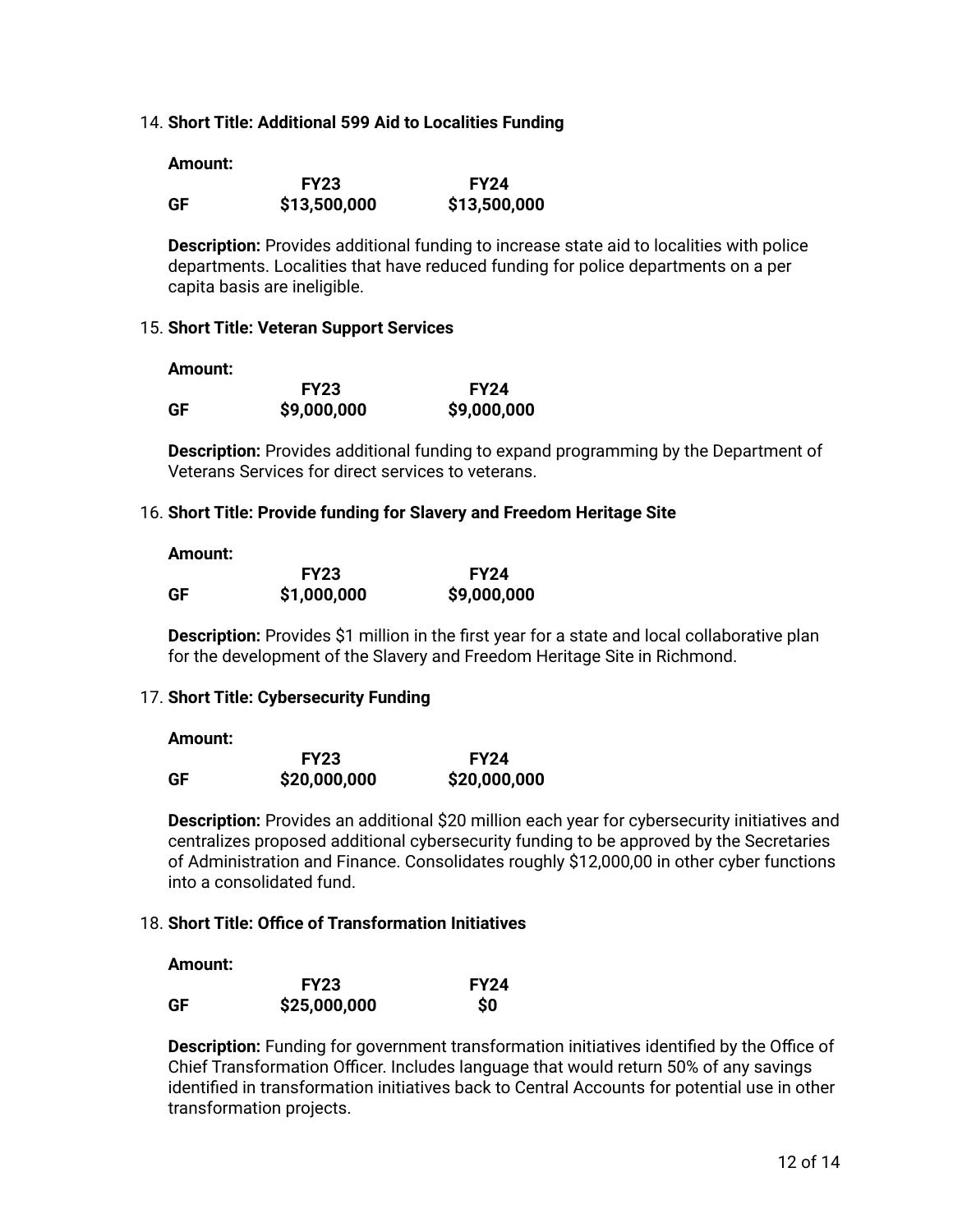19. **Short Title: Law Enforcement Training and Equipment**

| Amount: |               |             |
|---------|---------------|-------------|
|         | <b>FY23</b>   | <b>FY24</b> |
| NGF     | \$100,000,000 | <b>SO</b>   |

**Description:** Provides American Rescue Plan Act (ARPA) funding for one-time grants to state and local law enforcement agencies for training and equipment.

# 20. **Short Title: Culpeper Battlefield State Park**

| Amount: |             |             |
|---------|-------------|-------------|
|         | <b>FY23</b> | <b>FY24</b> |
| GF      | \$4,930,000 | <b>SO</b>   |

**Description:** Provides for the purchase of land to create a new state park in Culpeper County that will have multiple recreational and educational opportunities.

# 21. **Short Title: Police Training Academy HQ**

**Amount:**

|    | <b>FY23</b>  | <b>FY24</b> |
|----|--------------|-------------|
| GF | \$65,000,000 | <b>SO</b>   |

**Description:** Adds the State Police Training Academy Replacement Project to the list of capital projects eligible for construction funding.

22. **Short Title:** Regional Greenhouse Gas Initiative Withdrawal

**Description:** Begins the process of withdrawing from the Regional Greenhouse Gas Initiative.

23. **Short Title:** Repeal Standard for Infectious Disease Prevention of the SARS-CoV-2 Virus that Causes COVID-19

**Description:** Requires agencies rescind regulations that draw their authority from 16VAC25-220 of the Virginia Administrative Code.